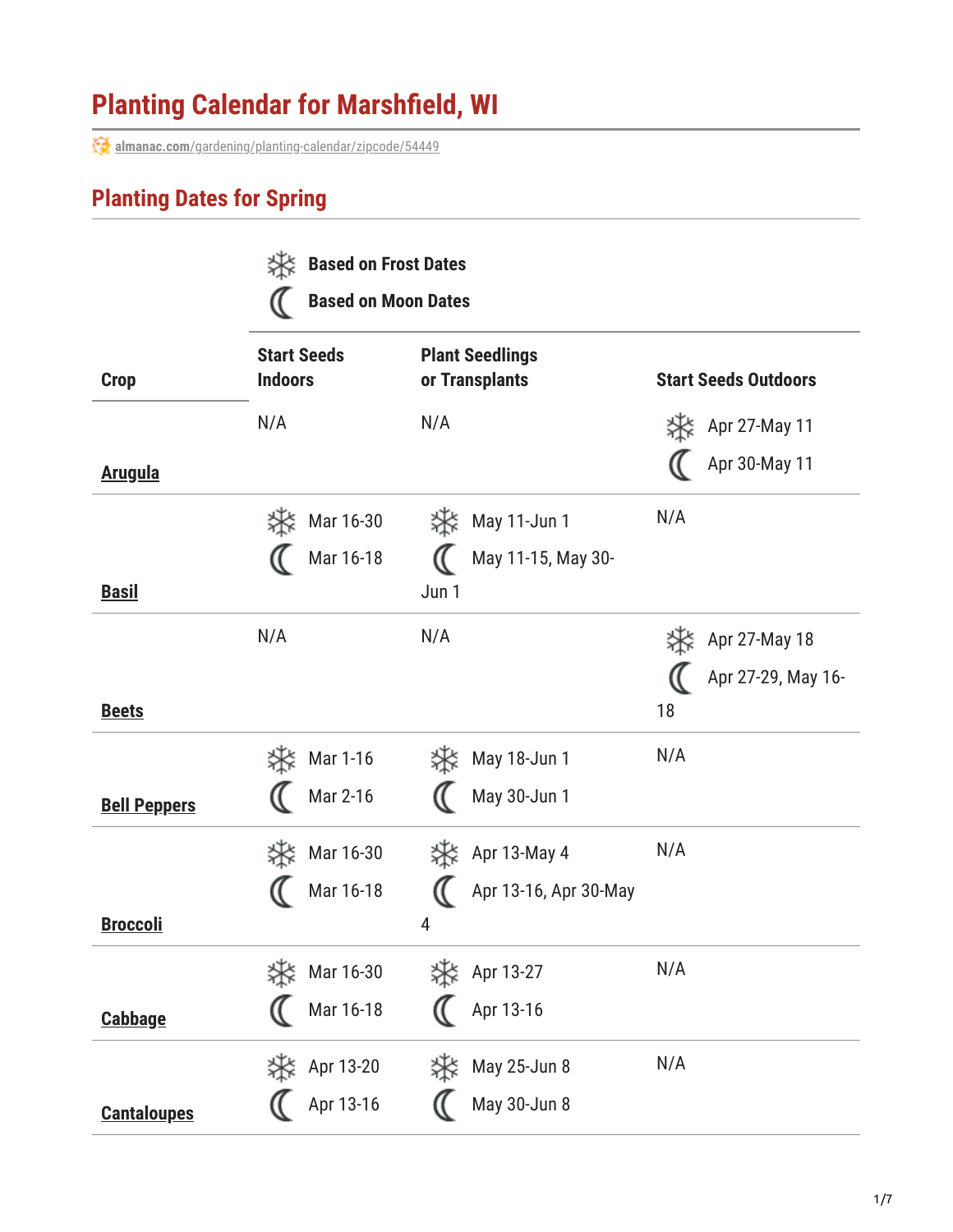### **Based on Moon Dates**

| <b>Crop</b>                    | <b>Start Seeds</b><br><b>Indoors</b> | <b>Plant Seedlings</b><br>or Transplants | <b>Start Seeds Outdoors</b> |
|--------------------------------|--------------------------------------|------------------------------------------|-----------------------------|
|                                | N/A                                  | N/A                                      | Apr 6-20                    |
| <b>Carrots</b>                 |                                      |                                          | Apr 17-20                   |
|                                | Mar 16-30<br>涁                       | Apr 13-May 4<br>涁                        | N/A                         |
|                                | Mar 16-18                            | Apr 13-16, Apr 30-May                    |                             |
| <b>Cauliflower</b>             |                                      | 4                                        |                             |
|                                | Mar 1-16<br>涁                        | May 18-Jun 1<br>苶                        | N/A                         |
| <b>Celery</b>                  | Mar 2-16                             | May 30-Jun 1                             |                             |
|                                | N/A                                  | N/A                                      | 涁<br>Apr 13-20              |
| <b>Chives</b>                  |                                      |                                          | Apr 13-16                   |
|                                | N/A                                  | N/A                                      | 涁<br>May 11-25              |
| <b>Cilantro</b><br>(Coriander) |                                      |                                          | May 11-15                   |
|                                | N/A                                  | N/A                                      | 涁<br>May 11-25              |
| <b>Corn</b>                    |                                      |                                          | May 11-15                   |
|                                | 楽 Apr 13-20                          | ӝ<br>May 25-Jun 8                        | N/A                         |
| <b>Cucumbers</b>               | Apr 13-16                            | May 30-Jun 8                             |                             |
|                                | N/A                                  | N/A                                      | Apr 6-20<br>涁               |
| <u>Dill</u>                    |                                      |                                          | Apr 6-16                    |
|                                | Mar 16-30                            | May 25-Jun 8<br>苶                        | N/A                         |
| <b>Eggplants</b>               | Mar 16-18                            | May 30-Jun 8                             |                             |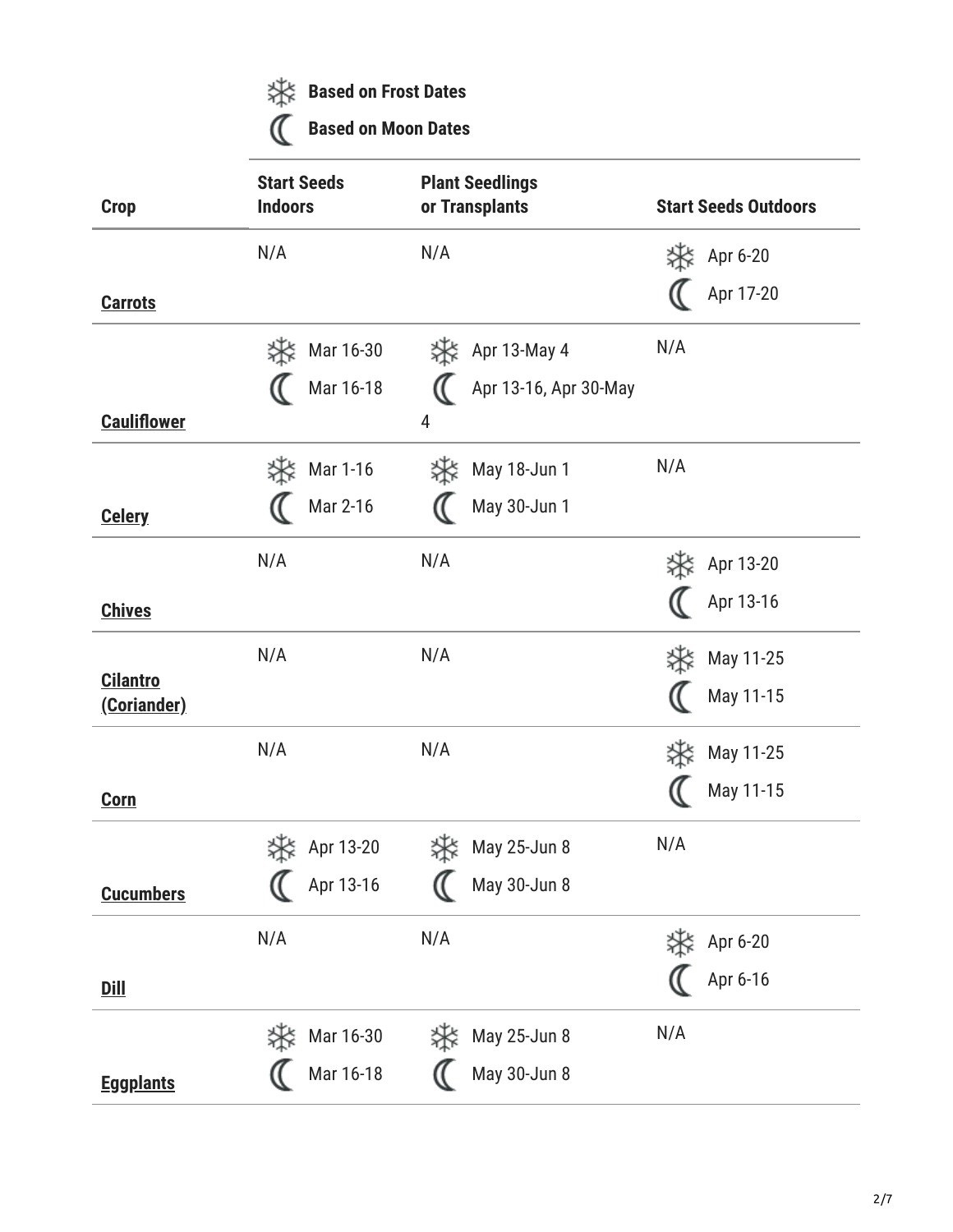#### **Based on Moon Dates**

| <b>Crop</b>        | <b>Start Seeds</b><br><b>Indoors</b> |            |       | <b>Plant Seedlings</b><br>or Transplants |     | <b>Start Seeds Outdoors</b> |
|--------------------|--------------------------------------|------------|-------|------------------------------------------|-----|-----------------------------|
|                    | N/A                                  |            | N/A   |                                          |     | May 18-Jun 8                |
| <b>Green Beans</b> |                                      |            |       |                                          |     | May 30-Jun 8                |
|                    | 涁                                    | Mar 1-16   | 涁     | May 18-Jun 1                             | N/A |                             |
| Jalapeño Peppers   |                                      | Mar 2-16   |       | May 30-Jun 1                             |     |                             |
|                    | 涁                                    | Mar 16-30  | 涁     | Apr 13-May 4                             | N/A |                             |
|                    |                                      | Mar 16-18  | 4     | Apr 13-16, Apr 30-May                    |     |                             |
| <b>Kale</b>        |                                      |            |       |                                          |     |                             |
|                    | 柒                                    | Mar 30-Apr | 涁     | Apr 20-27                                | N/A |                             |
| <b>Kohlrabi</b>    | 13                                   | Apr 1-13   |       |                                          |     |                             |
|                    |                                      | Mar 30-Apr |       | Apr 27-May 25                            | N/A |                             |
|                    | 13                                   |            |       | Apr 30-May 15                            |     |                             |
| <b>Lettuce</b>     |                                      | Apr 1-13   |       |                                          |     |                             |
|                    | N/A                                  |            | N/A   |                                          |     | May 25-Jun 8                |
| <b>Okra</b>        |                                      |            |       |                                          |     | May 30-Jun 8                |
|                    | N/A                                  |            | N/A   |                                          |     | Apr 13-May 4                |
| <b>Onions</b>      |                                      |            |       |                                          |     | Apr 17-29                   |
|                    |                                      | Mar 1-30   |       | May 11-Jun 1                             | N/A |                             |
|                    |                                      | Mar 2-18   |       | May 11-15, May 30-                       |     |                             |
| <b>Oregano</b>     |                                      |            | Jun 1 |                                          |     |                             |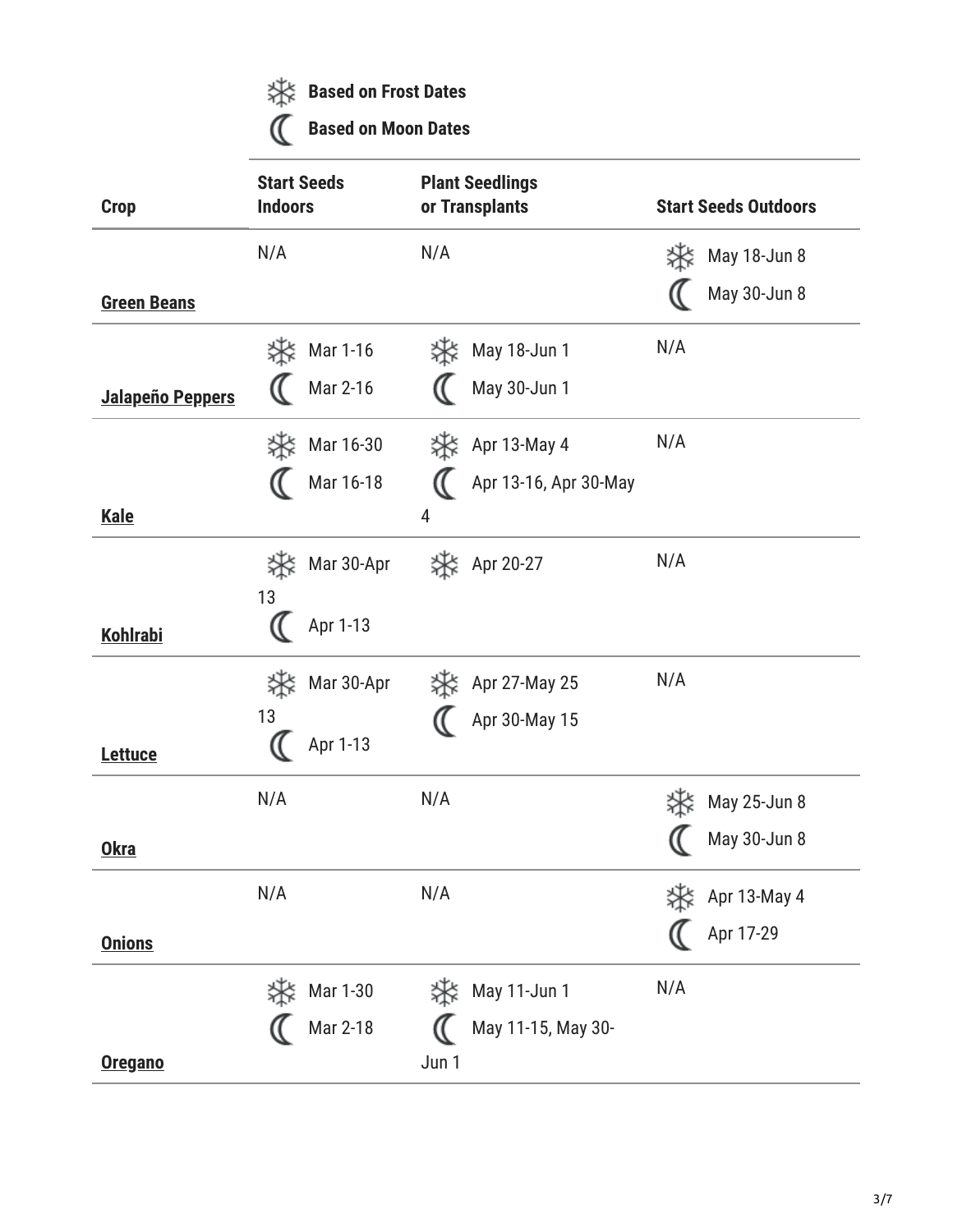**Based on Moon Dates**

| <b>Crop</b>     | <b>Start Seeds</b><br><b>Indoors</b> | <b>Plant Seedlings</b><br>or Transplants | <b>Start Seeds Outdoors</b> |
|-----------------|--------------------------------------|------------------------------------------|-----------------------------|
|                 | N/A                                  | N/A                                      | Apr 13-27                   |
| <b>Parsley</b>  |                                      |                                          | Apr 13-16                   |
|                 | N/A                                  | N/A                                      | Apr 20-May 11               |
| <b>Parsnips</b> |                                      |                                          | Apr 20-29                   |
|                 | N/A                                  | N/A                                      | Mar 30-Apr 20               |
| <b>Peas</b>     |                                      |                                          | Apr 1-16                    |
|                 | N/A                                  | N/A                                      | May 4-25                    |
| <b>Potatoes</b> |                                      |                                          | May 16-25                   |
|                 | Apr 20-May<br>苶                      | May 25-Jun 8<br>涨                        | N/A                         |
|                 | 4<br>Apr 30-May<br>$\mathcal{U}$     | May 30-Jun 8                             |                             |
| <b>Pumpkins</b> | 4                                    |                                          |                             |
|                 | N/A                                  | N/A                                      | Mar 16-Apr 6                |
| <b>Radishes</b> |                                      |                                          | Mar 19-31                   |
|                 | ఘ<br>Mar 1-16                        | 渁<br>May 18-Jun 8                        | N/A                         |
| <b>Rosemary</b> | Mar 2-16                             | May 30-Jun 8                             |                             |
|                 | Mar 16-30<br>涁                       | 渁<br>May 11-25                           | N/A                         |
| <b>Sage</b>     | Mar 16-18                            | May 11-15                                |                             |
|                 | N/A                                  | N/A                                      | Mar 30-Apr 20<br>挆          |
| <b>Spinach</b>  |                                      |                                          | Apr 1-16                    |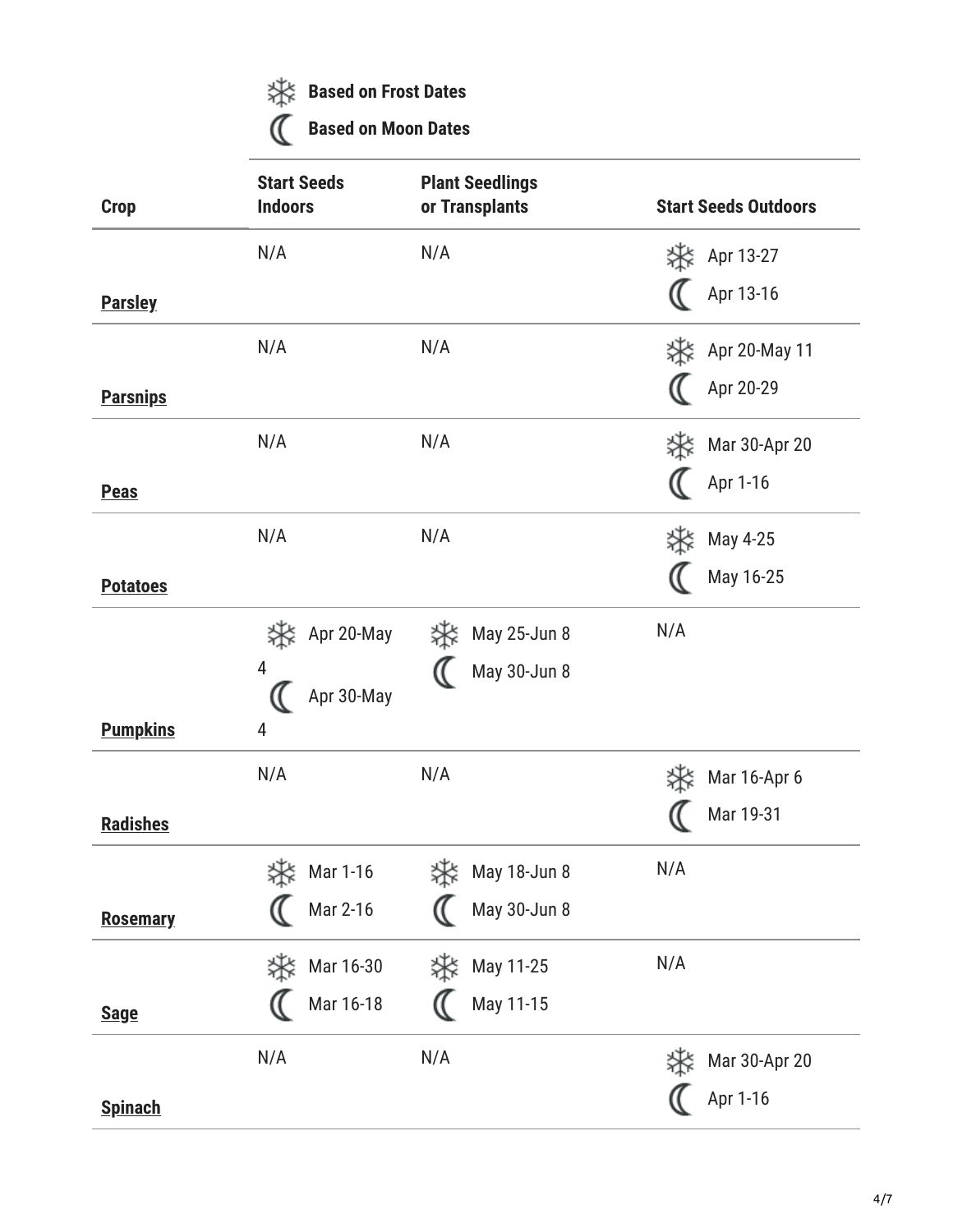#### $\overline{(\mathbb{C}\mathbb{C})}$  **Based on Moon Dates**

| <b>Crop</b>           | <b>Start Seeds</b><br><b>Indoors</b> | <b>Plant Seedlings</b><br>or Transplants | <b>Start Seeds Outdoors</b> |
|-----------------------|--------------------------------------|------------------------------------------|-----------------------------|
|                       | <b>类</b> Apr 13-20                   | May 25-Jun 8<br>涁                        | N/A                         |
| <b>Sweet Potatoes</b> | Apr 17-20                            | May 25-29                                |                             |
|                       | 柒<br>Mar 30-Apr                      | 类 Apr 20-27                              | N/A                         |
| <b>Swiss Chard</b>    | 13<br>Apr 1-13                       |                                          |                             |
|                       | 涁<br>Mar 1-30                        | 涁<br>May 11-Jun 1                        | N/A                         |
|                       | Mar 2-18                             | May 11-15, May 30-                       |                             |
| <b>Thyme</b>          |                                      | Jun 1                                    |                             |
|                       | 柒<br>Mar 16-30                       | May 18-Jun 8<br>涁                        | N/A                         |
| <b>Tomatoes</b>       | Mar 16-18                            | May 30-Jun 8                             |                             |
|                       | N/A                                  | N/A                                      | Apr 13-May 4                |
| <b>Turnips</b>        |                                      |                                          | Apr 17-29                   |
|                       | <b>类</b> Apr 13-20                   | 涁<br>May 25-Jun 8                        | N/A                         |
| <b>Watermelons</b>    | Apr 13-16                            | May 30-Jun 8                             |                             |
|                       | Apr 13-27                            | May 25-Jun 8<br>苶                        | N/A                         |
| <b>Zucchini</b>       | Apr 13-16                            | May 30-Jun 8                             |                             |

On average, your last spring frost occurs on May 11 (at MARSHFIELD MUNI AP, WI climate station, elevation 1256 feet).

### **Planting Dates for Fall**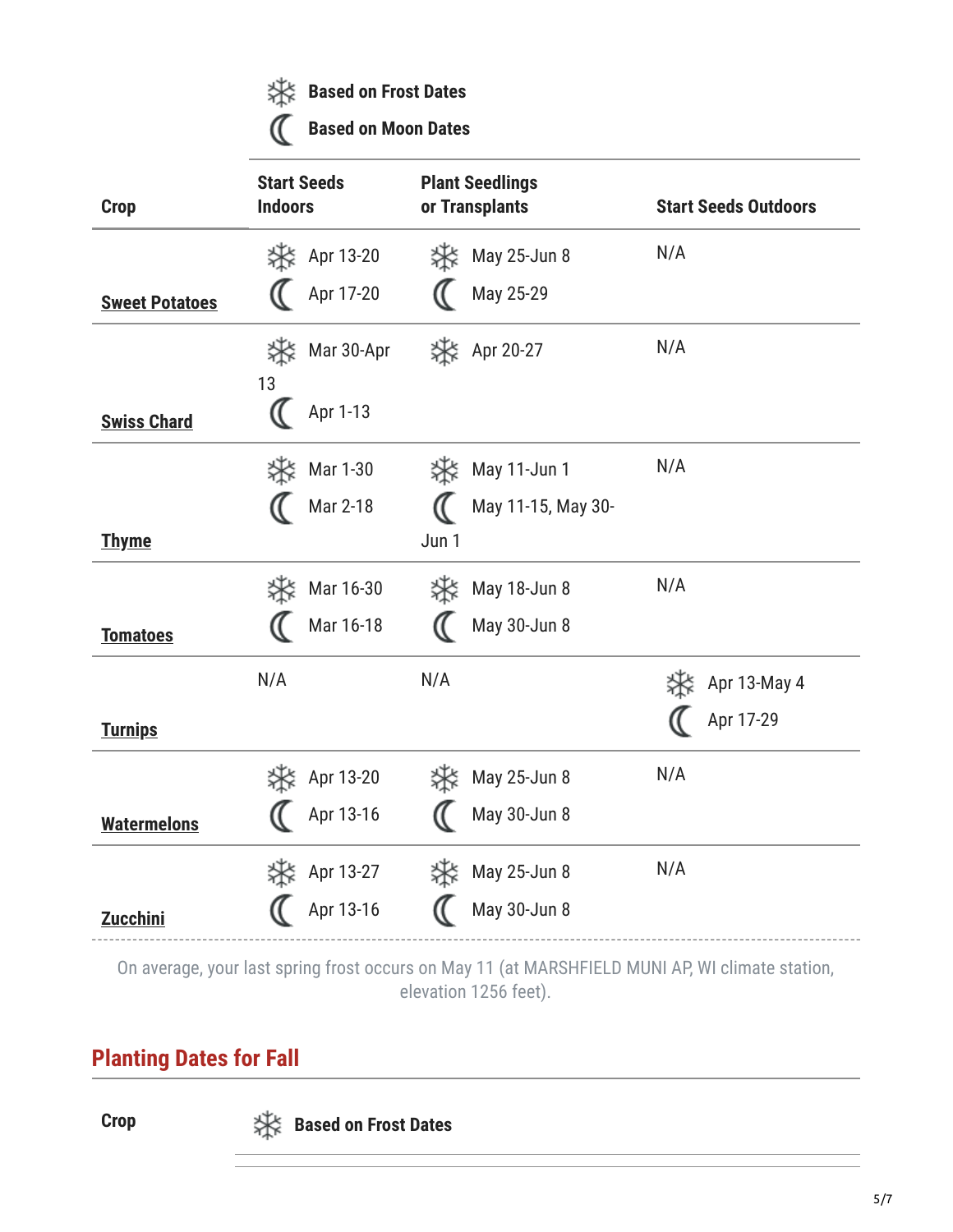| <b>Crop</b>                       | <b>Start Spededrolo Prost Datesant Seedlings Outdoors</b><br><u>by</u><br><u>by</u> |                                       | <b>Start Seeds Outdoors</b><br><u>by</u> |  |
|-----------------------------------|-------------------------------------------------------------------------------------|---------------------------------------|------------------------------------------|--|
|                                   | <b>Start Seeds Indoors</b><br>by                                                    | <b>Plant Seedlings Outdoors</b><br>by | <b>Start Seeds Outdoors</b><br>by        |  |
| <b>Arugula</b>                    | N/A                                                                                 | N/A                                   | 楽 Aug 26                                 |  |
| <b>Beets</b>                      | N/A                                                                                 | N/A                                   | 楽 Aug 16                                 |  |
| <b>Bell Peppers</b>               | 楽 Apr 17                                                                            | ☆ Jun 12                              | N/A                                      |  |
| <b>Broccoli</b>                   | S <sup>3</sup> Jun 19                                                               | 楽 Jul 17                              | N/A                                      |  |
| <b>Cabbage</b>                    | 楽 Jun 9                                                                             | 楽 Jul 7                               | N/A                                      |  |
| <b>Cantaloupes</b>                | N/A                                                                                 | N/A                                   | 楽 June 8                                 |  |
| <b>Carrots</b>                    | N/A                                                                                 | N/A                                   | 涁<br>Aug 11                              |  |
| <b>Cauliflower</b>                | 涨<br><b>Jun 19</b>                                                                  | 楽 Jul 17                              | N/A                                      |  |
| <b>Celery</b>                     | 楽 Apr 8                                                                             | ӝ<br>Jun 17                           | N/A                                      |  |
| <b>Corn</b>                       | N/A                                                                                 | N/A                                   | <b>Jun 22</b>                            |  |
| <b>Cucumbers</b>                  | N/A                                                                                 | N/A                                   | S <sup>3</sup> Jun 27                    |  |
| <b>Eggplants</b>                  | 楽 Apr 17                                                                            | 涨<br><b>Jun 12</b>                    | N/A                                      |  |
| <b>Green Beans</b>                | N/A                                                                                 | N/A                                   | ※<br><b>Jun 27</b>                       |  |
| <b>Jalapeño</b><br><b>Peppers</b> | 渁<br>May 7                                                                          | 楽 Jul 2                               | N/A                                      |  |
| <b>Kale</b>                       | 渁<br>Jul 9                                                                          | 涨<br>Aug 6                            | N/A                                      |  |
| <b>Kohlrabi</b>                   | N/A                                                                                 | N/A                                   | 涨<br>Aug 11                              |  |